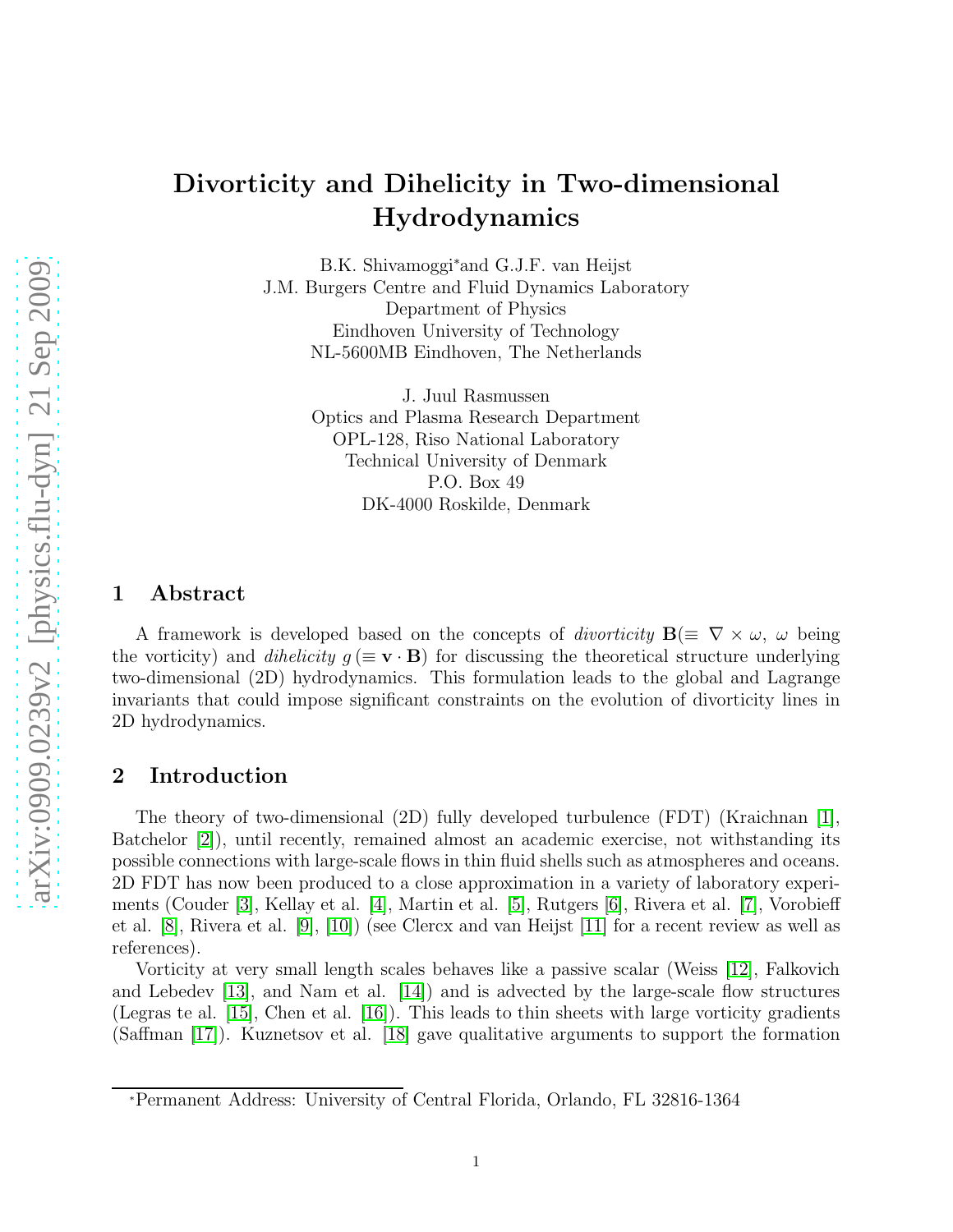of sharp vorticity gradients in 2D hydrodynamics even for smooth initial conditions. The divorticity  $\mathbf{B} \equiv \nabla \times \omega$ ,  $\omega$  being the vorticity) (Kuznetsov et al. [\[18\]](#page-6-1), Kida [\[19\]](#page-6-2)) amplification provides the physical mechanism underlying the enstrophy cascade in 2D. (This is like the vortex stretching process underlying the energy cascade in 3D.) Indeed, Bruneau et al. [\[20\]](#page-6-3) identified filamentary structures occurring in highly strained regions as those being responsible for the enstrophy cascade. Further, there is selective rapid decay of vorticity in these layers because such regions experience typically stronger viscous diffusion than other regions. Consequently, divorticity sheets are more likely to occur near vorticity nulls  $<sup>1</sup>$  $<sup>1</sup>$  $<sup>1</sup>$ </sup> (Shivamoggi [\[22\]](#page-6-4)), just as vortex sheets form near velocity nulls in 3D. It therefore appears to be useful to develop a framework based on the concepts of divorticity  $\bf{B}$  and *dihelicity*  $g \, (\equiv \mathbf{v} \cdot \mathbf{B})$  for discussing the theoretical structure underlying 2D hydrodynamics, which is the objective of this paper.

#### 3 Divorticity Evolution in 2D

The equation of motion in 2D ideal hydrodynamics (in the usual notation) is

$$
\frac{D\mathbf{v}}{Dt} \equiv \frac{\partial \mathbf{v}}{\partial t} + (\mathbf{v} \cdot \nabla) \mathbf{v} = -\frac{1}{\rho} \nabla p \tag{1a}
$$

or

$$
\frac{\partial \mathbf{v}}{\partial t} - \mathbf{v} \times \omega = \nabla \left( \frac{p}{\rho} + \frac{1}{2} \mathbf{v}^2 \right)
$$
 (1b)

On taking the curl of equation (1), we obtain the vorticity evolution equation

$$
\frac{\partial \omega}{\partial t} = \nabla \times (\mathbf{v} \times \omega) \tag{2}
$$

which in 2D leads to ,

$$
\frac{D\omega}{Dt} = 0.\tag{3a}
$$

or

$$
\omega = const,\tag{3b}
$$

so the vorticity  $\omega$  becomes irrelevant in [2](#page-1-1)D.<sup>2</sup>

On the other hand, introducing the divorticity B (Kuznetsov et al. [\[18\]](#page-6-1), Kida [\[19\]](#page-6-2))

$$
\mathbf{B} \equiv \nabla \times \omega \tag{4}
$$

<span id="page-1-0"></span><sup>1</sup>Vorticity nulls are seats of vortex reconnection in 3D (Kuznetsov [\[21\]](#page-6-5)).

<span id="page-1-1"></span><sup>2</sup>In 3D, on the contrary, the vorticity becomes invariant only with respect to the motion of material particles along the vortex lines in the Lagrangian picture (Kuznetsov and Ruban [\[23\]](#page-6-6)). This property is exploited in developing the so called vortex line representation to provide a convenient framework to analyze the vortex line breaking process underlying the finite-time singularity development in 3D ([\[23\]](#page-6-6)).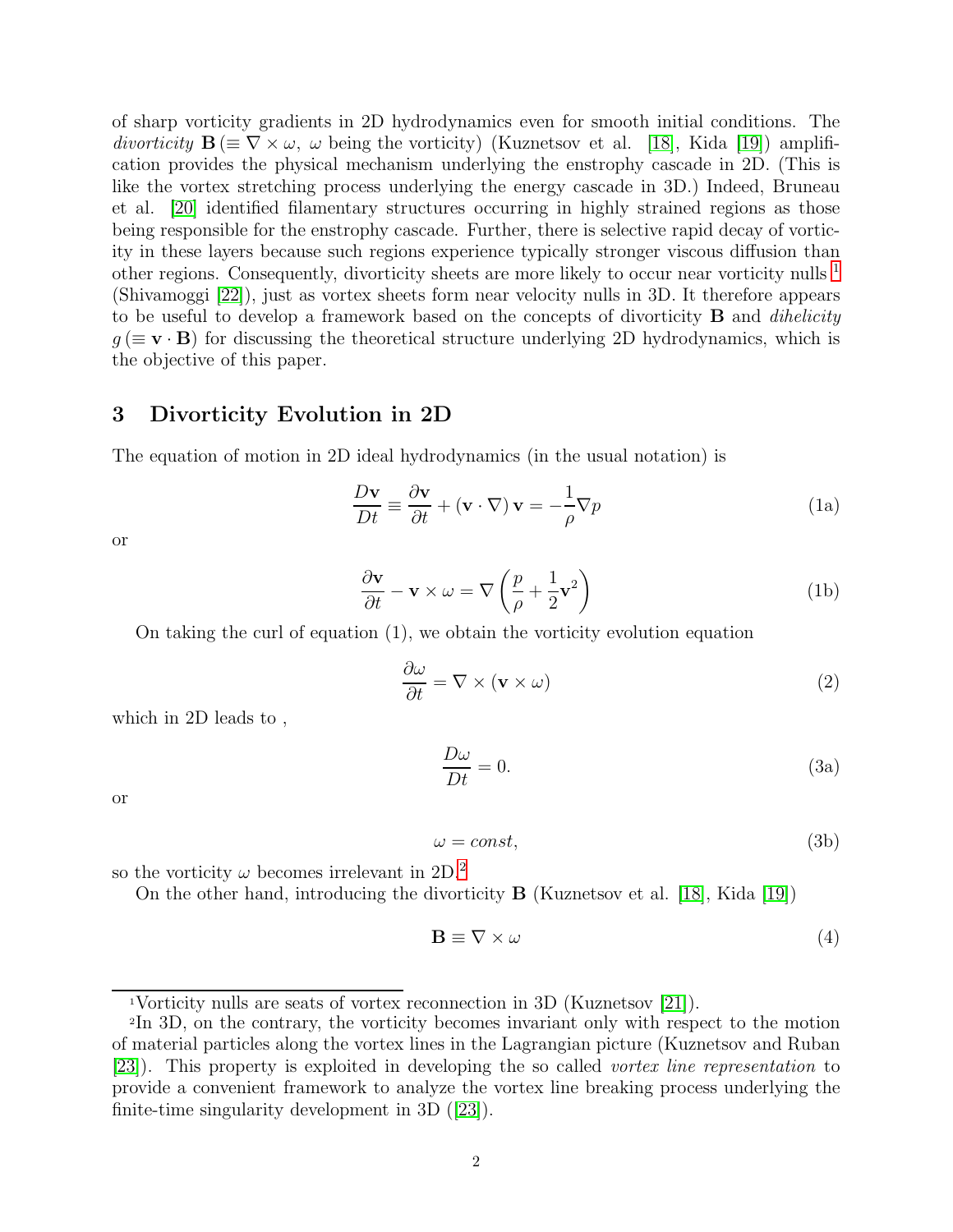we obtain from equation (2) in 2D (Kuznetsov et al. [\[18\]](#page-6-1)) the divorticity evolution equation

$$
\frac{\partial \mathbf{B}}{\partial t} = \nabla \times (\mathbf{v} \times \mathbf{B}) \tag{5a}
$$

or

$$
\frac{D\mathbf{B}}{Dt} = (\mathbf{B} \cdot \nabla) \mathbf{v}
$$
 (5b)

which is very much like the vorticity evolution equation in 3D.

## 4 Global Dihelicity Invariant

Suppose  $C$  be a closed curve enclosing an area  $S$  and moving with the fluid. Consider the total dihelicity G

$$
G \equiv \int_{S} \mathbf{v} \cdot \mathbf{B} \, dA. \tag{6}
$$

Then, we have the following result:

Thereom: The total dihelicity is invariant in 2D ideal hydrodynamics.

Proof: We have, on using equations (1) and (5),

$$
\frac{D}{Dt}(\mathbf{v} \cdot \mathbf{B}) = \mathbf{B} \cdot \frac{D\mathbf{v}}{Dt} + \mathbf{v} \cdot \frac{D\mathbf{B}}{Dt}
$$

$$
= -\frac{\mathbf{B}}{\rho} \cdot \nabla p + \mathbf{v} \cdot (\mathbf{B} \cdot \nabla) \mathbf{v}
$$
(7)
$$
= \mathbf{B} \cdot \nabla \left( -\frac{p}{\rho} + \frac{1}{2} \mathbf{v}^2 \right).
$$

Using equation (7), we then obtain

$$
\frac{DG}{Dt} = \int_{S} \frac{D}{Dt} (\mathbf{v} \cdot \mathbf{B}) dA
$$
  
\n
$$
= \int_{S} \mathbf{B} \cdot \nabla \left( -\frac{p}{\rho} + \frac{1}{2} \mathbf{v}^{2} \right) dA
$$
  
\n
$$
= \int_{S} \nabla \cdot \left[ \mathbf{B} \left( -\frac{p}{\rho} + \frac{1}{2} \mathbf{v}^{2} \right) \right] dA
$$
  
\n
$$
= \oint_{c} \left[ -B_{y} \left( -\frac{p}{\rho} + \frac{1}{2} \mathbf{v}^{2} \right) dx + B_{x} \left( -\frac{p}{\rho} + \frac{1}{2} \mathbf{v}^{2} \right) dy \right]
$$
  
\n
$$
= 0
$$
\n(8)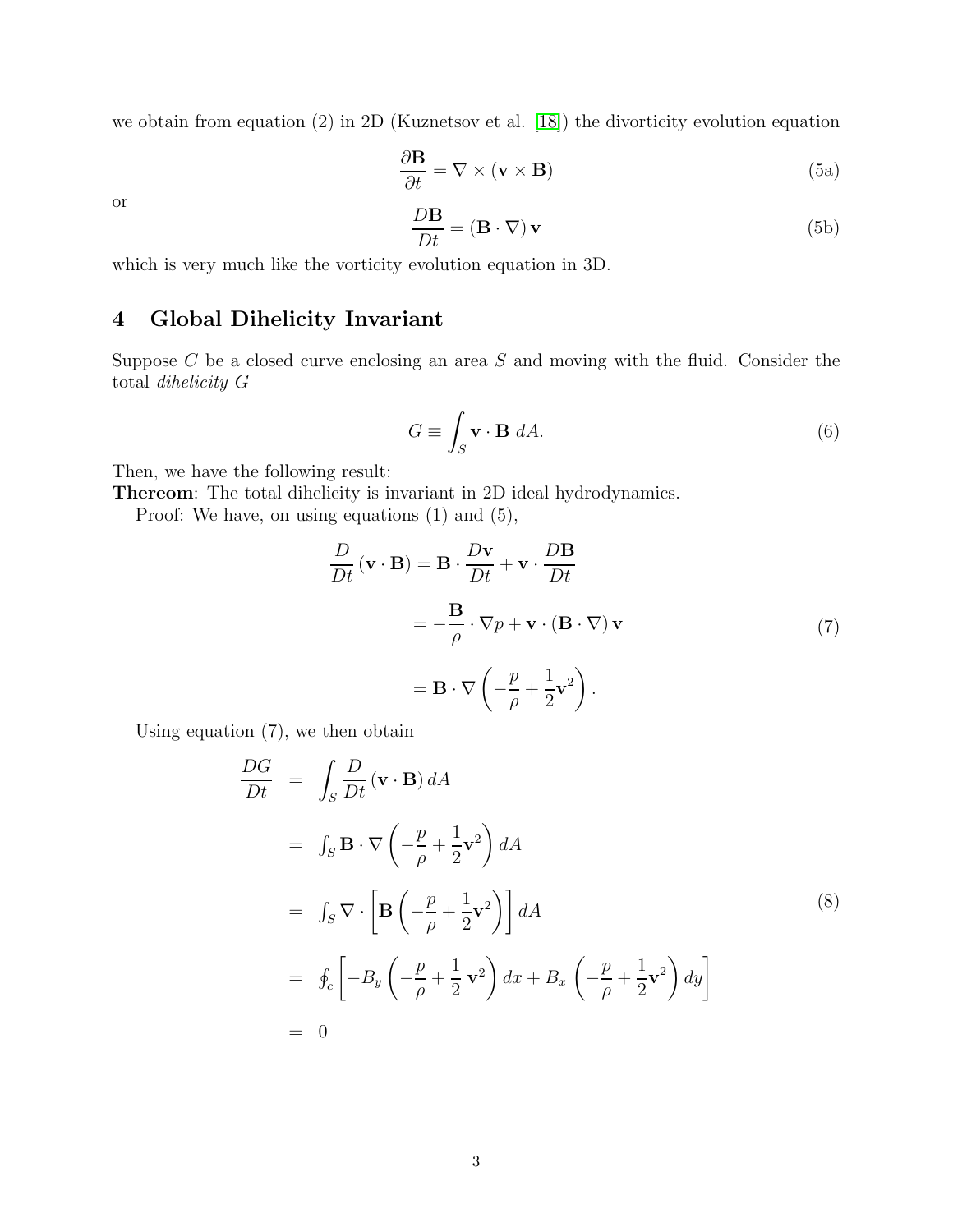on imposing the boundary condition  $\hat{\mathbf{n}} \cdot \mathbf{B} = 0$  on C ( $\hat{\mathbf{n}}$  being the outward normal to C). Thus, we have in 2D ideal hydrodynamics the total  $\mathit{dihelicity}$  invariant<sup>[3](#page-3-0)</sup>

$$
G = const.
$$
\n<sup>(9)</sup>

This invariant could impose a significant constraint on the evolution of divorticity lines in 2D hydrodynamics.

#### 5 Impulse Formulation

Impulse formulations of 3D hydrodynamic equations were considered by Kuzmin [\[24\]](#page-6-7). This led to the result, upon the use of an appropriate gauge condition, that the helicity, which is important for the study of topological properties of vorticity lines (Moffatt [\[25\]](#page-6-8)), is a Lagrange invariant. Let us now proceed to develop impulse formulations of 2D hydrodynamic equations.

Put,

$$
\mathbf{q} = \mathbf{v} + \nabla \phi,\tag{10}
$$

where  $\phi$  is chosen so that the impulse velocity q has a compact support. (10) also constitutes a Weber's transform (Lamb [\[26\]](#page-6-9)), as mentioned by Kuznetsov [\[21\]](#page-6-5).

Note that fluid impulse (Batchelor [\[27\]](#page-6-10)) is then given by

$$
\mathbf{P} = \frac{1}{2} \int \mathbf{x} \times \omega \, dA
$$
  
= 
$$
\frac{1}{2} \int \mathbf{x} \times (\nabla \times \mathbf{q}) \, dA
$$
  
= 
$$
\frac{1}{2} \int \mathbf{q} \, dA
$$
 (11)

so that  $\frac{1}{2}$ q is the impulse density for 2D hydrodynamics.

2 Then, we obtain from equation (1),

<span id="page-3-0"></span><sup>3</sup>It may be noted (the authors are thankful to Dr. David Montgomery for this observation) that (6) may be rewritten as

$$
G = \int_{S} \mathbf{v} \cdot \nabla \times \omega \, dA
$$
  
= 
$$
\int_{S} \left[ \nabla \cdot (\mathbf{v} \times \omega) + \omega^{2} \right] dA
$$
  
= 
$$
\oint_{C} \left[ (\mathbf{v} \times \omega)_{x} dy - (\mathbf{v} \times \omega)_{y} dx \right] + \int_{S} \omega^{2} dA.
$$
 (1)

For the case of a periodic box, the line integral above vanishes and G degenerates into the usual global enstrophy invariant.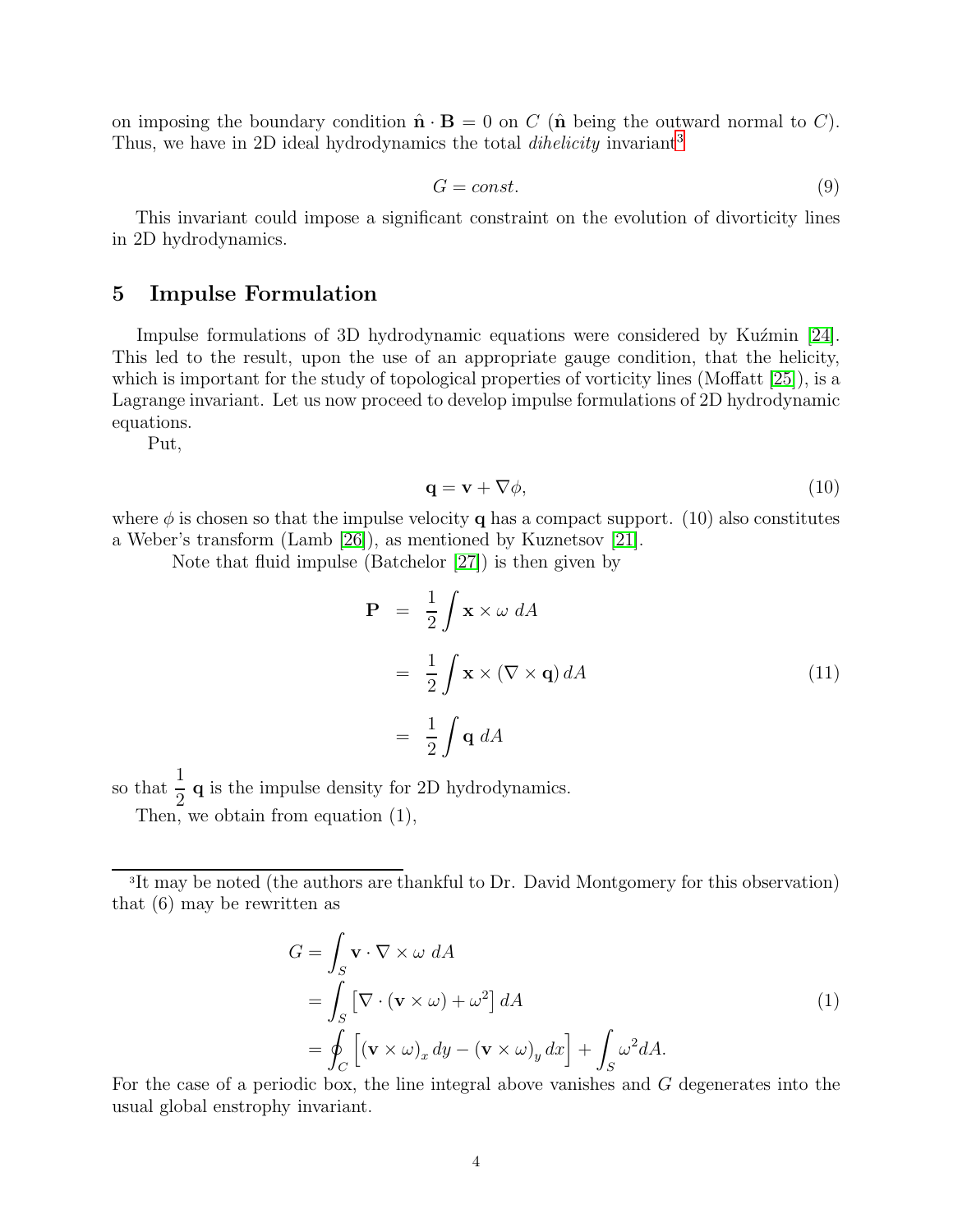$$
\frac{\partial \mathbf{q}}{\partial t} - \mathbf{v} \times (\nabla \times \mathbf{q}) = -\nabla \left( \frac{p}{\rho} + \frac{1}{2} \mathbf{v}^2 - \frac{\partial \phi}{\partial t} \right). \tag{12}
$$

On imposing the following gauge condition on  $\phi$ ,

$$
\frac{\partial \phi}{\partial t} + (\mathbf{v} \cdot \nabla) \phi + \frac{1}{2} \mathbf{v}^2 - \frac{p}{\rho} = 0 \tag{13}
$$

equation (11) becomes

$$
\frac{D\mathbf{q}}{Dt} = -(\nabla \mathbf{v})^T \mathbf{q}
$$
 (14a)

or

$$
\frac{\partial \mathbf{q}}{\partial t} = -\nabla \left( \mathbf{q} \cdot \mathbf{v} \right). \tag{14b}
$$

#### 6 Dihelicity Lagrange Invariant and Beltrami States

On combining equations (5b) and (14a), we obtain

$$
\frac{D}{Dt}(\mathbf{q} \cdot \mathbf{B}) = 0 \tag{15}
$$

which leads to the *dihelicity* Lagrange invariant

$$
\mathbf{q} \cdot \mathbf{B} = const. \tag{16}
$$

On the other hand, equation (14b) yields in the steady state

$$
\mathbf{q} \cdot \mathbf{v} = const.
$$
 (17)

Combining (16) and (17), we obtain for the 2D Beltrami state

$$
\mathbf{B} = a\mathbf{v} \tag{18}
$$

a being an arbitrary constant, which is totally consistent with equation (5a).

In order to gain physical insight into the *dihelicity* Lagrange invariant  $(16)$ , note that if  $\ell$ is a vector field associated with an infinitesimal line element of the fluid,  $\ell$  evolves according to (Batchelor [\[27\]](#page-6-10))

$$
\frac{D\ell}{Dt} = (\ell \cdot \nabla) \mathbf{v}
$$
 (19)

which is identical to the equation of evolution of divorticity, namely, equation (5b). Therefore, the divorticity lines evolve as line elements. Thus, the *dihelicity* Lagrange invariant (16) in 2D hydrodynamics physically signifies the constancy of the action in q-space. It may be noted that the helicity Lagrange invariant in 3D hydrodynamics deduced by Kuźmin [\[24\]](#page-6-7) also physically signifies the constancy of the action in  $q$ -space. In this sense, the *dihelicity* Lagrange invariant appears to be the exact 2D analogue of the helicity Lagrange invariant for the 3D case.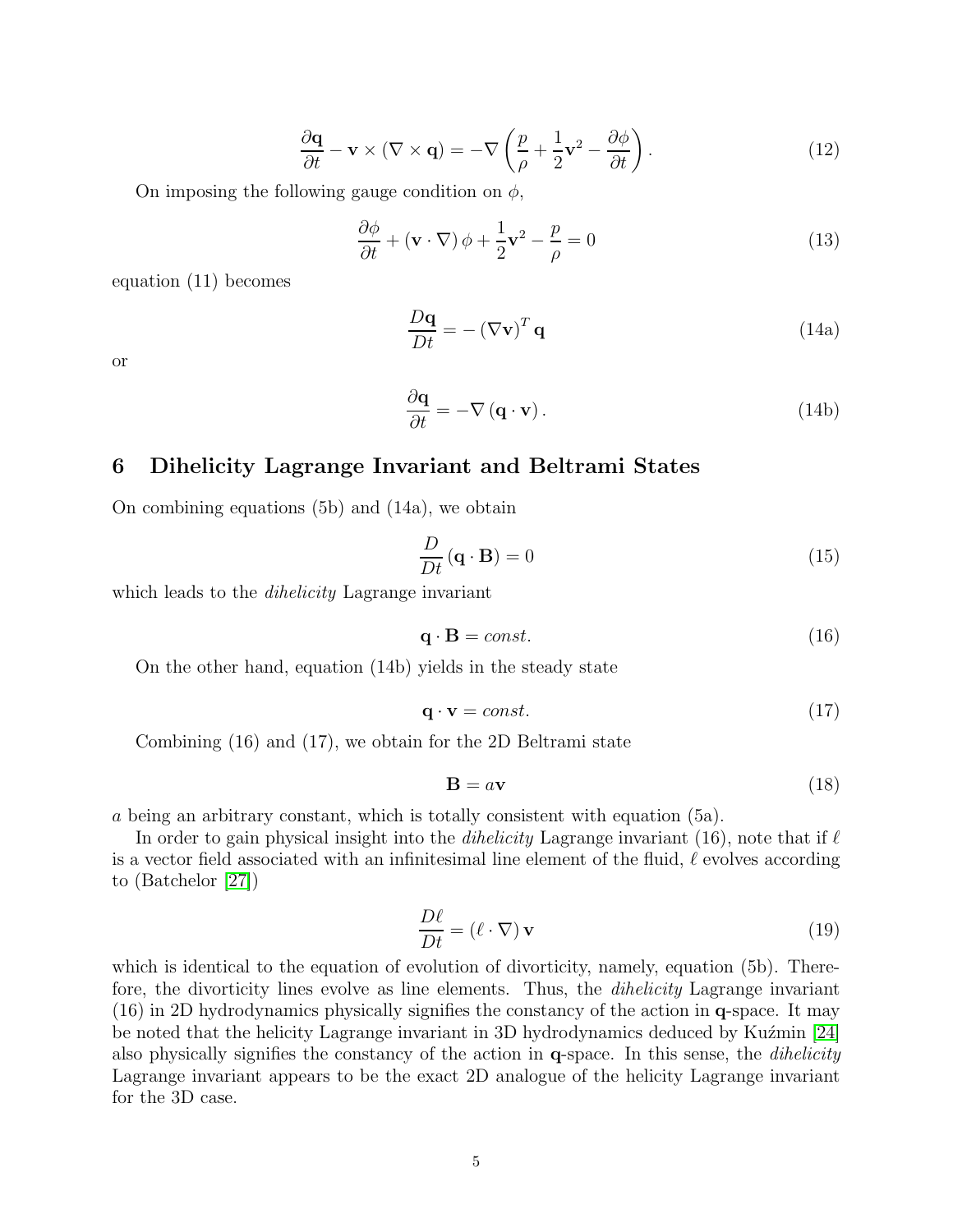#### 7 Discussion

The vorticity advection at small scales by the large-scale flow structures, according to general belief, leads to thin sheets with large vorticity gradients. So, the divorticity amplification appears to provide the physical mechanism underlying the enstrophy cascade in 2D somewhat like the vortex stretching process underlying the enstrophy cascade in 3D. It therefore appears to be useful, as we saw in the foregoing, to develop a framework based on the concepts of divorticity **B** and *dihelicity*  $g \equiv \mathbf{v} \cdot \mathbf{B}$  for discussing the theoretical structure underlying 2D hydrodynamics. This formulation leads to global and Lagrange invariants that could impose significant constraints on the evolution of divorticity lines in 2D hydrodynamics.

#### 8 Acknowledgements

The authors are thankful to Dr. David Montgomery for his helpful comments. BKS would like to thank The Netherlands Organization for Scientific Research (NWO) for the financial support.

### <span id="page-5-0"></span>References

- <span id="page-5-1"></span>[1] R.H. Kraichnan: Phys. Fluids 10, 1417, (1967).
- <span id="page-5-2"></span>[2] G.K. Batchelor: Phys. Fluids 12, Suppl. II-233, (1969).
- <span id="page-5-3"></span>[3] Y. Couder: J. Phys. Lett. 45, L-353, (1984).
- <span id="page-5-4"></span>[4] H. Kellay, X.L. Wu and W.I. Goldburg: *Phys. Rev. Lett.*, **80**, 277, (1998).
- [5] B.K. Martin, X.L. Wu, W.I. Goldburg and M.A. Rutgers: Phys. Rev. Lett. 80, 3964, (1998).
- <span id="page-5-6"></span><span id="page-5-5"></span>[6] M. Rutgers: *Phys. Rev. Lett.* **81**, 2244, (1998).
- <span id="page-5-7"></span> $[7]$  M. Rivera, P. Vorobieff and R.E. Ecke: *Phys. Rev. Lett.* **81**, 1417, (1998).
- <span id="page-5-8"></span>[8] P. Vorobieff, M. Rivera and R.E. Ecke: Phys. Fluids 11, 2167, (1999).
- <span id="page-5-9"></span>[9] M. Rivera and X.L. Wu: Phys. Fluids 14, 3098, (2002).
- <span id="page-5-10"></span>[10] M. Rivera, W.B. Daniel, S.Y. Chen and R.E. Ecke: Phys. Rev. Lett. 90, 104502, (2003).
- <span id="page-5-11"></span>[11] H.J.H. Clercx and G.J.F. van Heijst: Appl. Mech. Rev. 62, 20802, (2009).
- <span id="page-5-12"></span>[12] J. Weiss: Physica D 48, 273, (1991).
- <span id="page-5-13"></span>[13] G. Falkovich and V. Lebedev: Phys. Rev. E 49, 1800, (1994).
- <span id="page-5-14"></span>[14] K. Nam, E. Ott, T.M. Antonsen and P.N. Guzdar: Phys. Rev. Lett. 84, 5134, (2000).
- <span id="page-5-15"></span>[15] B. Legras, P. Santangelo and R. Benzi: Europhys. Lett. 5, 37, (1988).
- [16] S. Chen, R.E. Ecke, G.L. Eyink, X. Yang and Z. Xiao: Phys. Rev. Lett. 91, 214501, (2003).